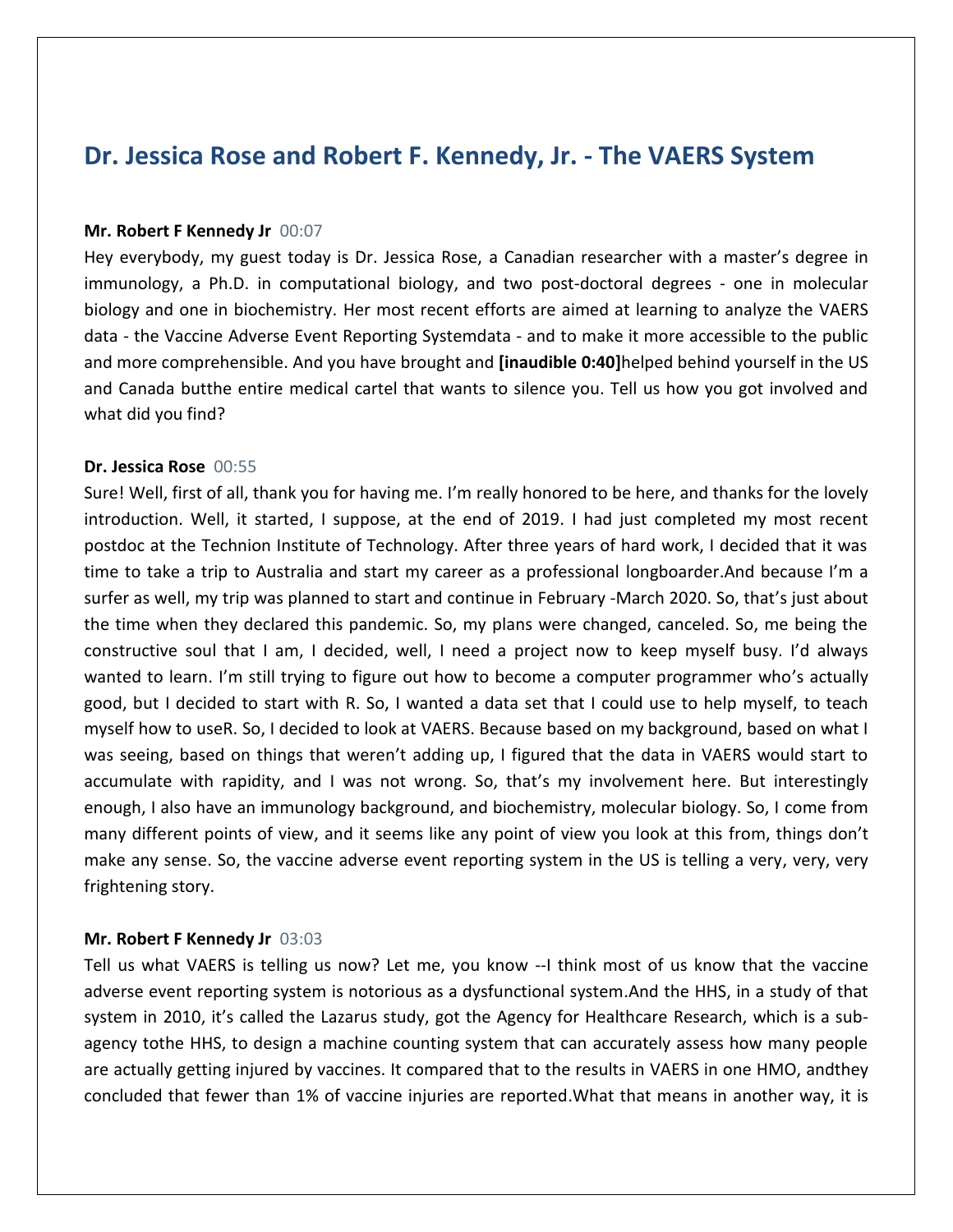obvious, is that more than 99% of vaccine injuries are missed. There have been other analyses of VAERSthat have a similar dysfunction and undercounting.The best performance is that maybe 10 to 20% of injuries are reported. But that means that there are five times that number are not reported. Nevertheless, this, again,is part of the background. We've seen this extraordinary rise in deaths and injuries during that15-month period since they released vaccines since they rolled out the COVID vaccines.We've seen more injuries, more deaths during that period reported in VAERS than all of the billions of other vaccines combined since 1986. So, I think most of the people who follow this podcast are aware of those deficiencies. How can you add to that knowledge?

## **Dr. Jessica Rose** 05:22

Okay, I can add to that. I published a paper that was a critical appraisal of the pharmacovigilance-ness of VAERS. So, VAERS is designed… this is the brainchild of the FDA and the CDC, as you probably all know, that is designed to detect safety signals that weren't detected in pre-market testing. So, it is effective that way. What's really strong about what we're seeing in VAERS in the context of the COVID-19 products are the numbers in contrast to what we've seen in the past, like you said. So, one of the things that I did in this paper - because I was very interested in this backlog that I was hearing about, like all of these VAERS reports that actually were reported that didn't make it to the publicly available data set -so, I wanted to figure out what's going on there? Is this backlog real and is there a way for me to show that it's real?

## **Mr. Robert F Kennedy Jr** 06:23

People may wonder why there wouldbe any reports to VAERS that don't make it onto the official database.And there are good reasons for that because oftentimes, more than one person will reportthe same injury. So, the person who was injured may report it, the doctor may report it, a family member may report it, and there's some kind of screening that takes place, and it's kind of opaque, in whichsomebody makes a determination that this report is real, this report is not duplicate.Also, I think, if somebody says, somebody reports that they turn green and turn into a lizard or something like that, I think they get rid of those too. They get rid of those that are completely wahey. That's what saythey're doing. Let's hear what your findings were.

## **Dr. Jessica Rose** 07:25

So, what I did was I started downloading the data from VAERS from the onset of the rollout of the products in December, late December. So, I have every updated dataset from back then. So, what people should know is that every week, the VAERS data set is updated and made publicly available. As you said, there are people whose job it is to remove duplicates, to vet the data… We don't know much about it, but we just know that they're hired specifically to do this. So, these weekly updates overwrite the update from the previous week. So, that's why it's important to download the data as it's coming in, soyou can keep track of what's going on in terms of data entries that suddenly become missing, for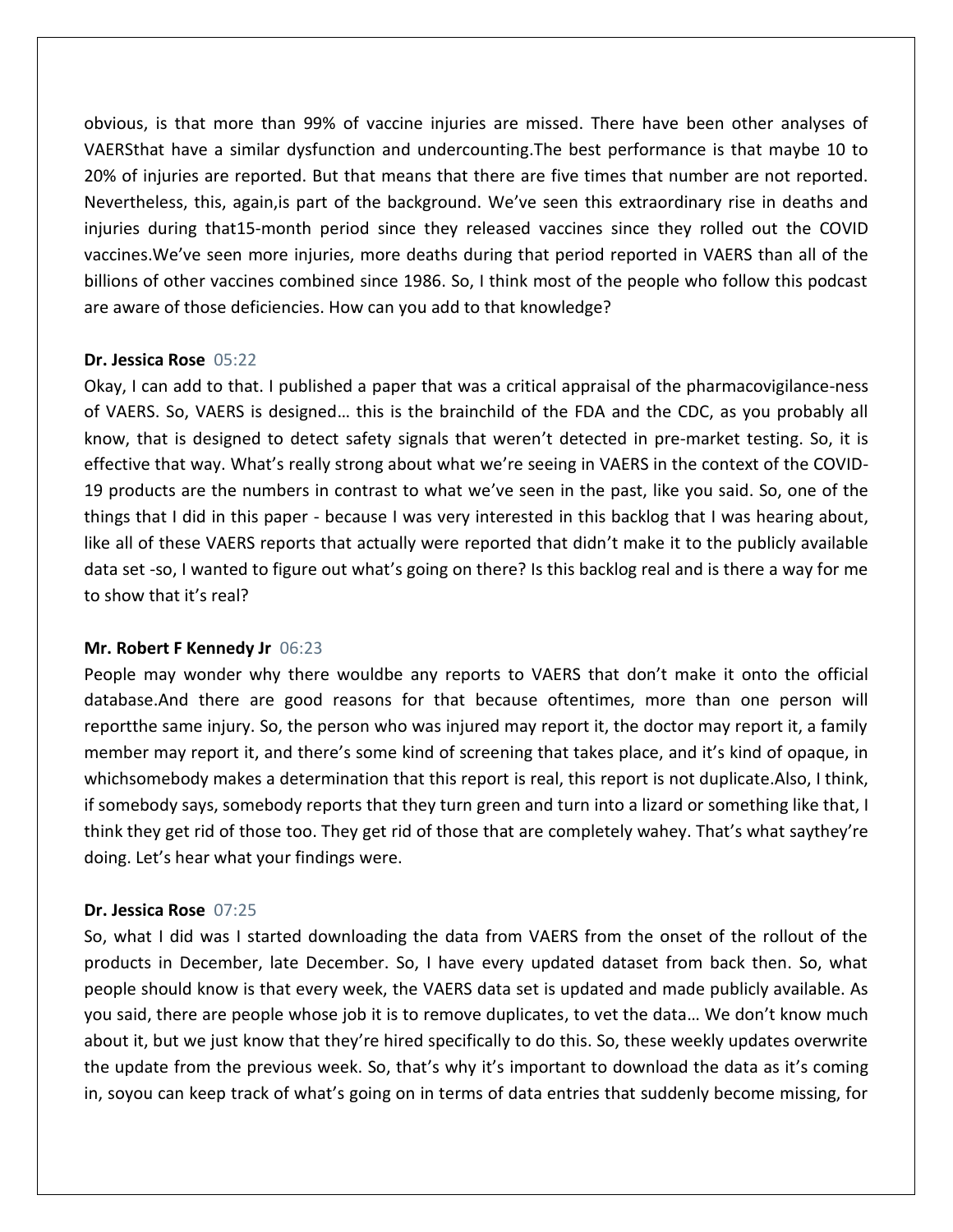example.And you can compare and contrast an entry that, say in the following update, was removed.You can determine whether or not that entry was actually removed or if it was replaced with a new VAERS ID, for example. That's one of the things I looked at. So, just to follow through with what I did, I plotted a curve, a two-dimensional plot of the number of people who died, for example, per update date, based on these weekly update dates for, I think… I published this in May. So, it was something that looked like an exponential curve of the data from January through May based on these points.Nice increasing slopes. So, if you take the latest updated data set that you download from VAERS, you would expect to find all of those data points, those death data points, inside this updated data set. So, when I plotted the number of deaths per update date matched to those update dates, I imagined I would see the same curve, maybe a little higher, maybe a little lower. But I didn't see that at all. I saw a completely different curve with a different shape. So, what that does is, and we don't even have to go into interpretation,what it does, though, to a person who is monitoring VAERS looking for safety signals, it makes the safety signal disappear. So, visualize a two-dimensional plot.The number of deaths recorded in February, let's say, and it was still way over 50. These deaths have been off the charts in my book from the very beginning from January, what you would consider beyond the cutoff value historically, which was 50.

#### **Mr. Robert F Kennedy Jr** 10:20

If 50 people die from vaccine, they pull the vaccine.

#### **Dr. Jessica Rose** 10:24

That's right. Same thing with pharmaceuticals.

#### **Mr. Robert F Kennedy Jr** 10:27

There's no rule that says that that's historically during the **[Inaudible 10:31]**. There were 48 or 49 people who died,and they pulled the vaccine.

#### **Dr. Jessica Rose** 10:41

Right! So, they called a halt to that, because they determined that it was too many people to have died as a result or in association with this product. So, that begs the question, what's the cutoff number for these products, because- I'll get to that in a second - of where we're at. So, if you're watching VAERS data in February, for your grandma's or something, and you're trying to make a determination as to the risk-benefit analysis of how many people are dying in this age group that your grandma's in, you would have seen a number that wasn't too scary when you compare it to the number of people who have been injected in that age group. However, based on the updated data, that number was the real number, and this isn't the real number, either. This is just the number of reports that made it into the front-end system without the underreporting factor.It was very different, and it was much higher. So, that actual number of deaths or cardiac events or neurological events, or Guillain Barre or Bell's palsy,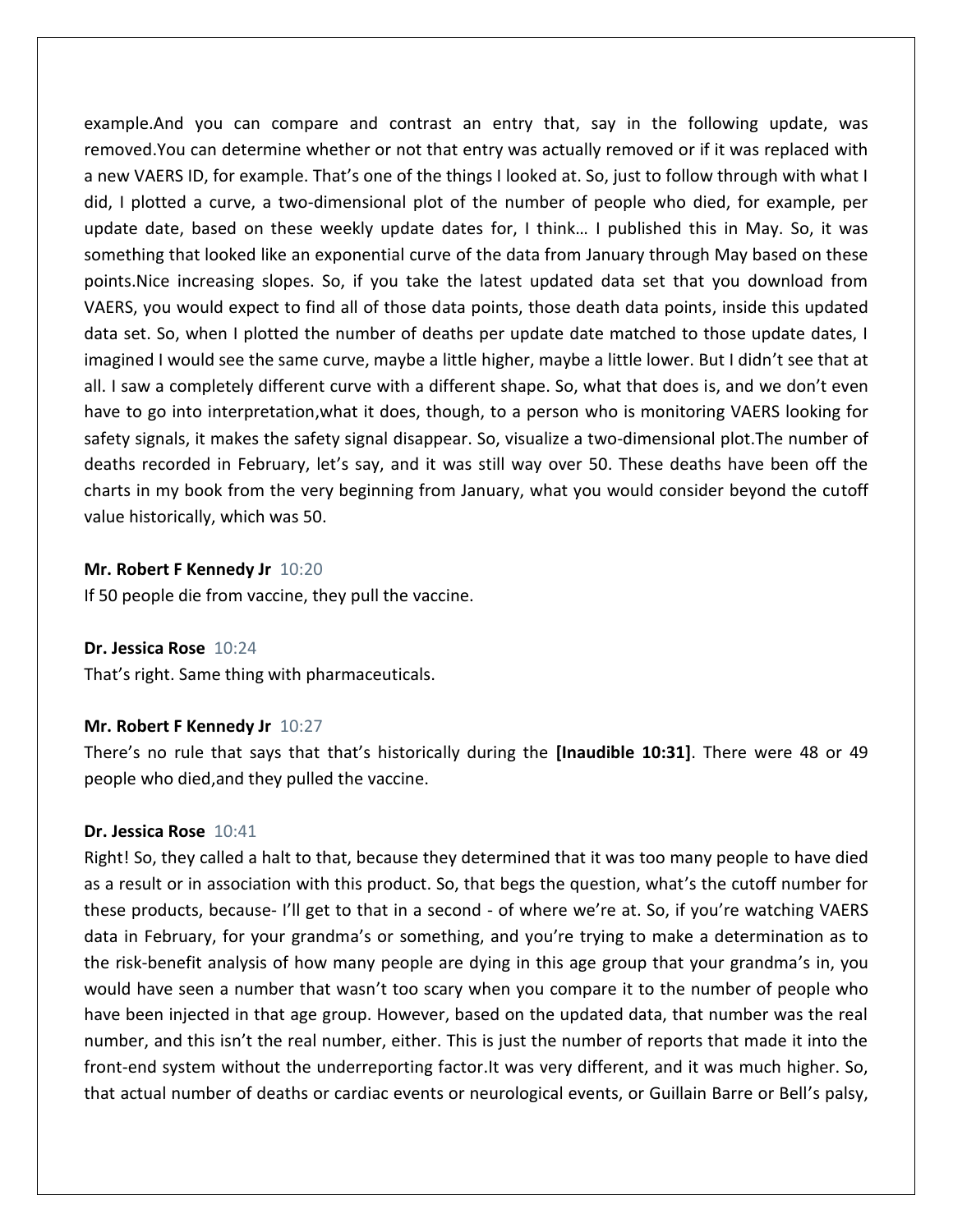or all these extraordinary numbers of adverse events that are being reported in association with these products, you wouldn't have seen them, because the data hadn't been entered at the time that you were looking at.The number was inaccurate. So, this is one of the things I found, I revealed from the data. And I haven't seen anybody else even say this, let alone do a proper analysis, like the owners of the data, for example. So, VAERS could be a better pharmacovigilance tool, but besides being extraordinarily ancient and imperfect, it's not being used as such. It might just be the byproduct of this enormous number of adverse event reports, both being filedand not making it into the system and not even being filed. When I start thinking about this, and I hear the stories from GPs and nurse practitioners saying, "after a 12-hour shift, I have 100 suspected injuries in the context of these COVID injections, and I don't have the physical time to enter them." You're supposed to do it, but it takes 30 minutes to file a single VAERS report.

13:13-14:00 – Technical malfunction

## **Dr. Jessica Rose** 14:00

The list after 1990, there's the foreign data, and that's a little bit of a question mark for me. I only analyze the domestic data in my analysis because it's got more field entries, so I can do a more robust analysis, and it's enough. Even if I had half of the data entries from the domestic data set, it would still be alarming. The signals would still be flying.

## **Mr. Robert F Kennedy Jr** 14:27

Let me ask you something. By foreign data, do you mean that somebody in France is reporting to VAERS, or is foreign simply someone coming from the States where theydo not know which state is it coming from?

#### **Dr. Jessica Rose** 14:48

Okay, so it could be; that's why I don't analyze it. I've heard two things. I've heard that it's people living abroad who are American citizensfiling their adverse event through VAERS, which you can do, it's an online thing. I've also heard that these are reports that might have been made in the Eudra system or the Yellow Card System that are being pushed into VAERS. I've heard these two things, but I don't know.There are no field data for the country or the state, the location; it's just "FR." So, and it's just foreign. So, there's no way to know. And the number of missing fields… VAERS is comprised of many different variable fields. So, it could be really good, I mean,they collect so much, they have so many variables for which they could collect data from.But for the foreign data set, most of them are empty. So, there's nothing you can really say.You have gender, I think, you might have the product, you do have, I think, the symptom measure codes listed. But anyway, I only use the domestic data. But like I said, it's enough. So, by my count, when you merge the three files that you download, which are data, symptoms, and vaccine data, we are at 618,548 reports. Now, if you consider the underreporting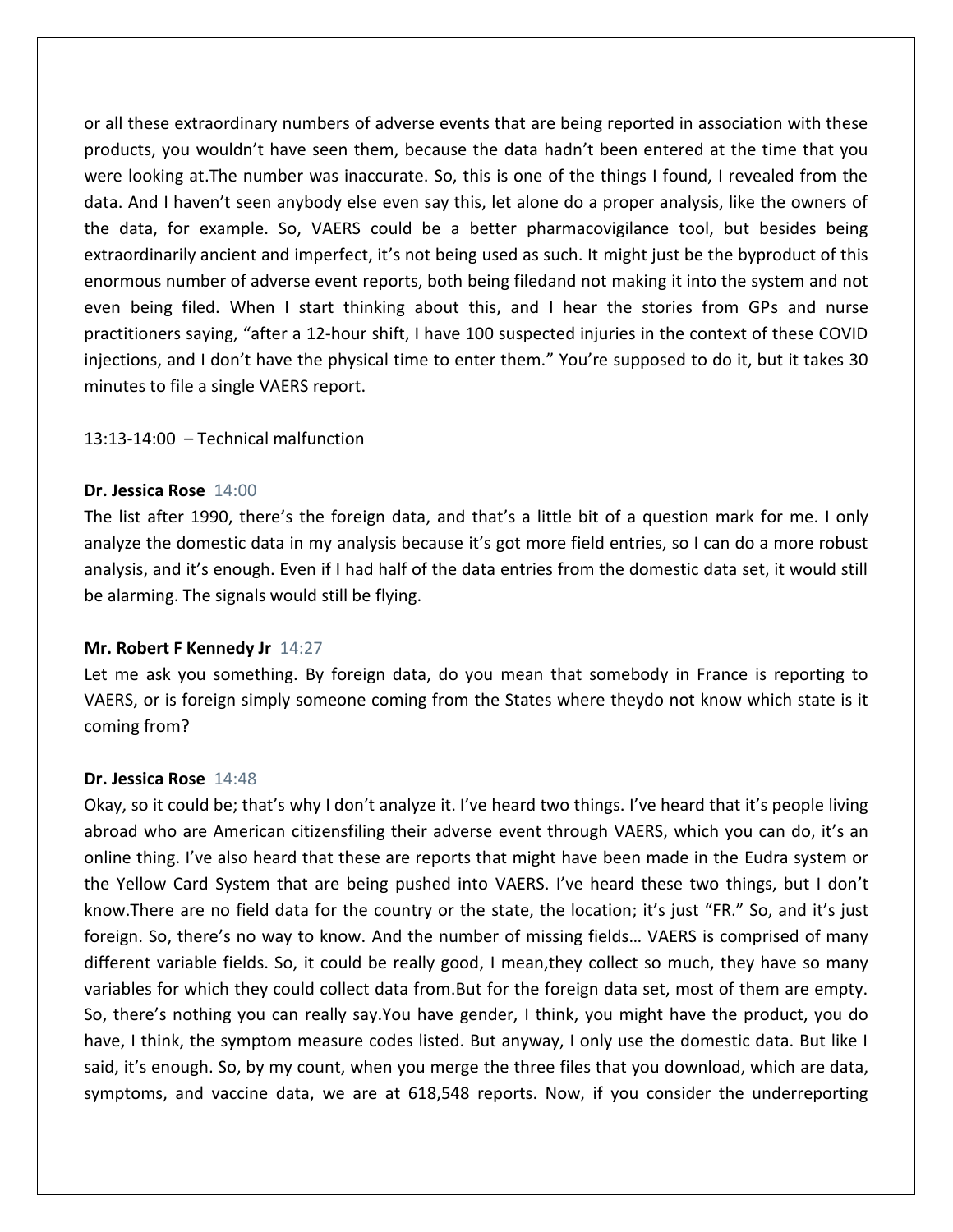factor, you have to multiply it by something, whatever you believe the underreporting factor is. I've made a calculation of this based on the Pfizer phase three clinical data, which is probably questionable data anyway. But based on their own data and their rate of occurrence of severe adverse events, the underreporting factor isat 31. This is the lowest underreporting factor estimate of three that have recently been calculated. So, even if you take the lowest, the most conservative estimate, you have to multiply 618,000 by 31. I mean, it's staggering. It's staggering. We're in the millions, people.Deaths are all at 9315, hospitalizations and emergency room visits are well over 110,000, no underreporting factor here.

## **Mr. Robert F Kennedy Jr** 17:28

You say there's no underreporting in hospitalizations.

## **Dr. Jessica Rose** 17:31

I'm not considering underreporting. The numbers I'm giving you here are the absolute numbers from VAERS. I'm not considering the underreporting factor. So, multiply every number I'm giving you by least 31. That's the lower bound of the estimate.

## **Mr. Robert F Kennedy Jr** 17:48

If there were 31 times the deaths or hospitalizations, wouldn't we see that out in their databases?In themortality, morbidity?Are there unusual numbers of deaths occurring at this point?

## **Dr. Jessica Rose** 18:08

From what I know, yes, but I'm not analyzing those. So, I'm not the best person to ask. Tess Lawrie is the most knowledgeable in the Yellow Card System so, she would be a good one to askto confirm that.But I've heard that all the systems that are somewhat functioning are telling the same story. Another problem is there are many places that don't even have an adverse event data collection system so, yeah.But the story is repeating itself across the world, which is another strong piece of evidence if you ask me.

**Mr. Robert F Kennedy Jr** 18:48 Are there any countries that have a functioning system?

**Dr. Jessica Rose** 18:53 That have a functioning system?

**Mr. Robert F Kennedy Jr** 18:55 A functioning post-licensing surveillance.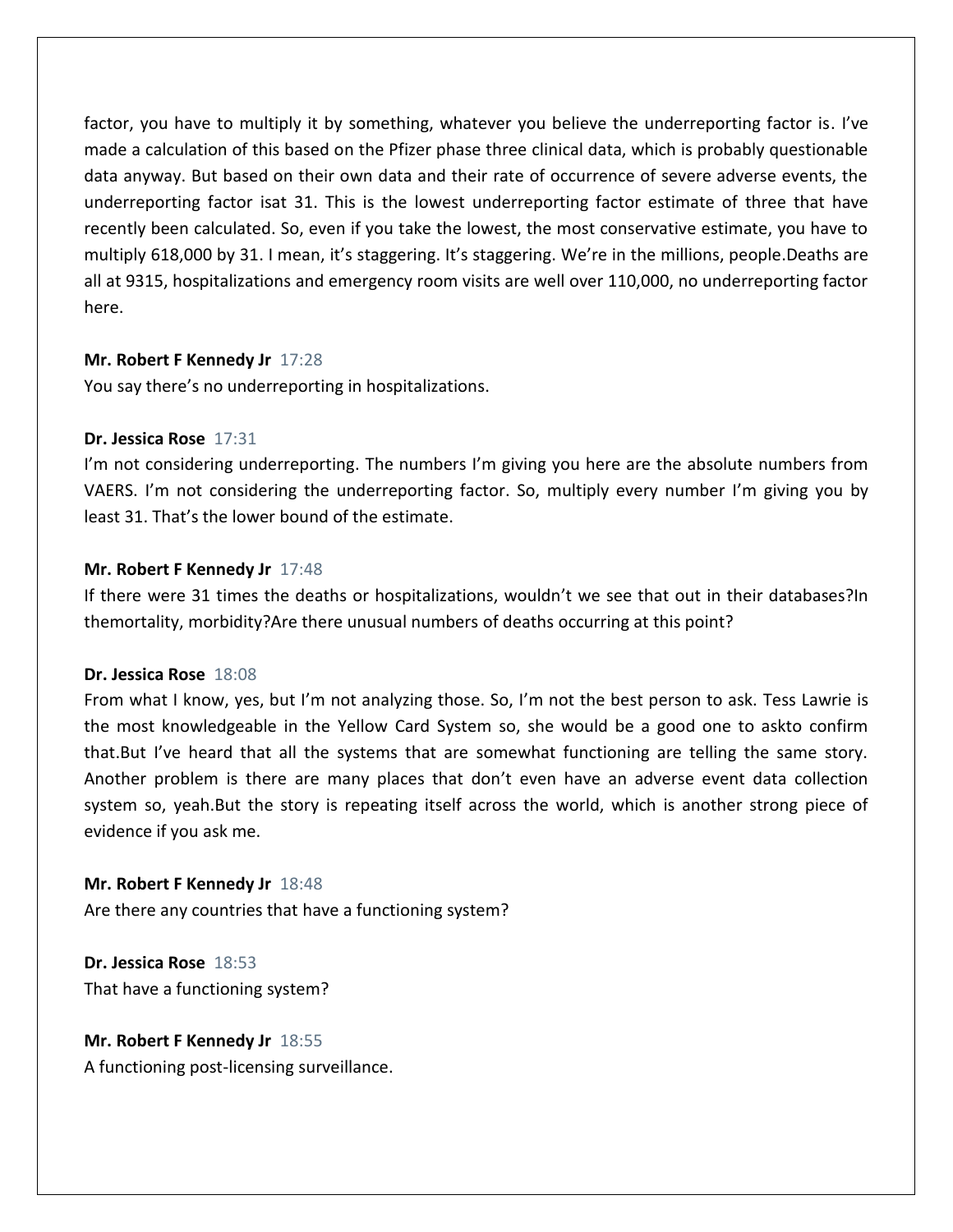#### **Dr. Jessica Rose** 18:59

It's a very good question. As sad as it is, I would say that the VAERS system is one of the best of a bad lot.That would be my opinion, although I haven't done a deep dive into any of these other systems for various reasons. I mean, some of them are just really hard to access. The reason I chose VAERS in the first place was because it's easy to download.The Eudra system was like a nightmare. I didn't go anywhere near that. The Australian system is weird. I don't think you can download CSV files. They just give you a screenshot. So, you don't have the data;you have a picture of the data, which is weird.

**Mr. Robert F Kennedy Jr** 19:46 How about Israel?

#### **Dr. Jessica Rose** 19:47

Israel has nothing.Nothing. They report hospitalizations in cases, and they did not have an adverse event data collection system which is appalling considering that, you know, they're the first country to have steamrolledthe Pfizer product into the population. So, I guess they just assumed there wouldn't be any adverse events. So, there was no need to collect the data. It's a mystery. But the severe adverse event count, this is really important that people know… To qualify as a severe adverse event, you have to have died, undergone a life-threatening event, birth defect, hospitalization, emergency room visit, or become debilitated. So, this collection of severe adverse events has consistently been above what the VAERS system handbook says is the average percentage of severe adverse events historically. So, they say 15% of all reports will be severe adverse events based on whatever model they chose to use. So, since the beginning, since January, we've been above that.We peaked in February at 57%, which is wild, and we're still at 18%. And it hasn't dropped below that in months. So, we're still consistently above what is considered normal by, again, by their own data. So, this is alarming. 3% might not seem like a lot, but it is when you're considering what we're talking about here.

Another point, which is a huge sore spot, are the children. There are children being inappropriately injected with these products. As a matter of fact, there's a measure code, which is the name given to how the VAERSreport is filed as per individual, called "product inappropriately given to person of wrong age" or something like this. More or less, that's what it says.The meaning is that"whoops, we gave it to someone who was underage." So, the proof is in the pudding. Between the ages of zero and 18, we have 5510 of those reports.It's actually the most frequently reported measure code, which is bizarre.And of those children, 60 of them have died, and 38% of those 60 were under two. Okay, so somebody has to explain that to me.Because they're not supposed to be injecting babies, right? They have barely gotten through to the five to 11-year-old age group, based on this FDA meeting that just occurred. So, that's my first point, there are a lot of kids being injected, and they shouldn't be injected by anybody's definition, no matter where you stand on this. In total, there are 26,077 reports filed for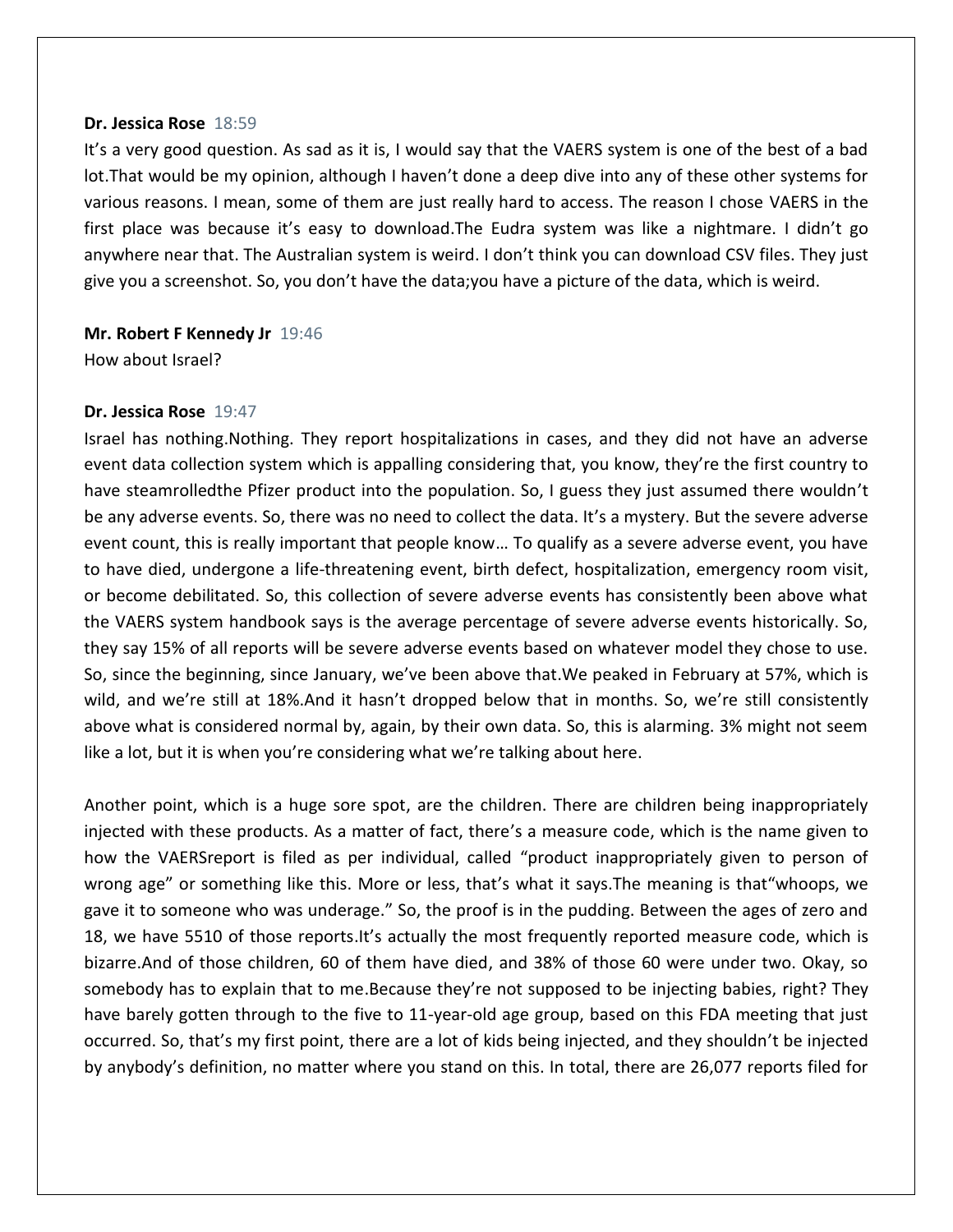kids, I think my age group is zero through 18 here again.It might actually be 12 through 18. In any case, it's an alarmingly high number.

Again, on the subject of children, the female reproductive issues which I think everybody has heard about from a family member, or a personal experience even, even in people who haven't been injected and just been in close proximity to someone, these are at over 10,000 reports now.And this is based on a limited keyword search. So, all of my numbers that I'm reporting are very conservative. So, you can multiply them by whatever you think you need to, but these are very baseline conservative numbers.And a lot of these reports are actually miscarriages. So, there are over 1000 of those reports, and that's just using one measure codename - abortions spontaneous. This is another weird thing about VAERS.As this is evolving over the months, the number of measure codes that mean miscarriage has increased.

#### **Mr. Robert F Kennedy Jr** 24:28

You've said that before. It is like, nowadays, the term SIDS. Originally,there was one sudden infant death syndrome which was, you know, if an infant died of unexplained causes between birth and two years old. Whereas now, they have half a dozen different codes. That's the way of amping that signal.

#### **Dr. Jessica Rose** 24:57

That's right, precisely. It's kind of shocking to see it happening in front of your eyes, though. I'm an unbiased data person. I'm not even a data person. It's just one of the things that I have to know how to do what I've done in my "career." But yeah, it's shocking to see it unfold right before your eyes. Because if you're tracking this, this is all I do now, I enjoy it in a morbid way. But it's something that somebody needs to explain. Another thing that people need to explain is why are VAERS IDs missing from VAERS? Where did they go? Because this was also part of my critical appraisal of pharmacovigilance - because there were a lot of people saying that there were a lot ofVAERS IDs going missing. So, I was like, huh, how many are actually going missing? So, I wrote this little algorithm that takes out the VAERS IDs that go missing from week to week. And there are a few. I mean, it's not a high percentage, but it is a percentage, and my question is- why is there even one? And where's the little marker from the person who's hired to vet this data as to where this person - because it's not a VAERS ID, it's a person -where did they go? They died. They died as a result of taking this product. Where did they go? They filed a VAERS report. They did everything right. They thought they were serving their community by getting these injections, they got COVID, and they died anyway. Then they put it into VAERS, and then they disappeared. People would be alarmed to find out how often that is happening. If it was my grandma or my relative or somebody that I know...I mean,it doesn't have to be. I'm already angry about this because I'm seeing it happen.It's not right, and it just lends itself to this whole weirdness that is the COVID story. I mean, everything about it is weird. From every way you look at it, none of it makes sense.